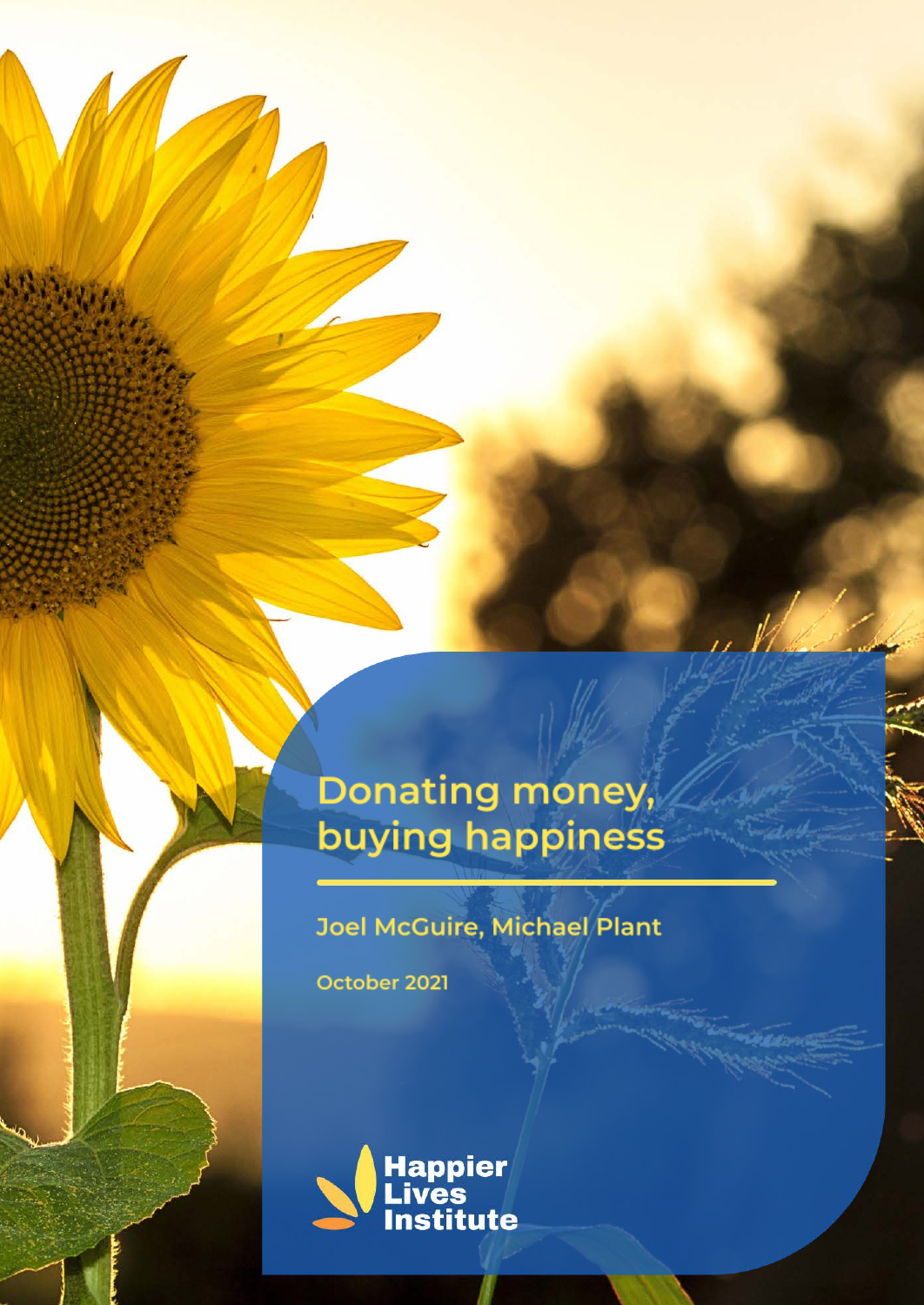

# **Contents**

| Update to our analysis (April 2022)   | 3  |
|---------------------------------------|----|
| <b>1. Background and summary</b>      |    |
| 2. Cost-effectiveness analyses (CEAs) | 7  |
| 2.1 Cash transfers                    | 7  |
| 2.2 Psychotherapy                     | 9  |
| 2.3 Strong Minds                      | 13 |
| 2.4 Comparison                        | 15 |
| <b>3. Conclusions and next steps</b>  | 17 |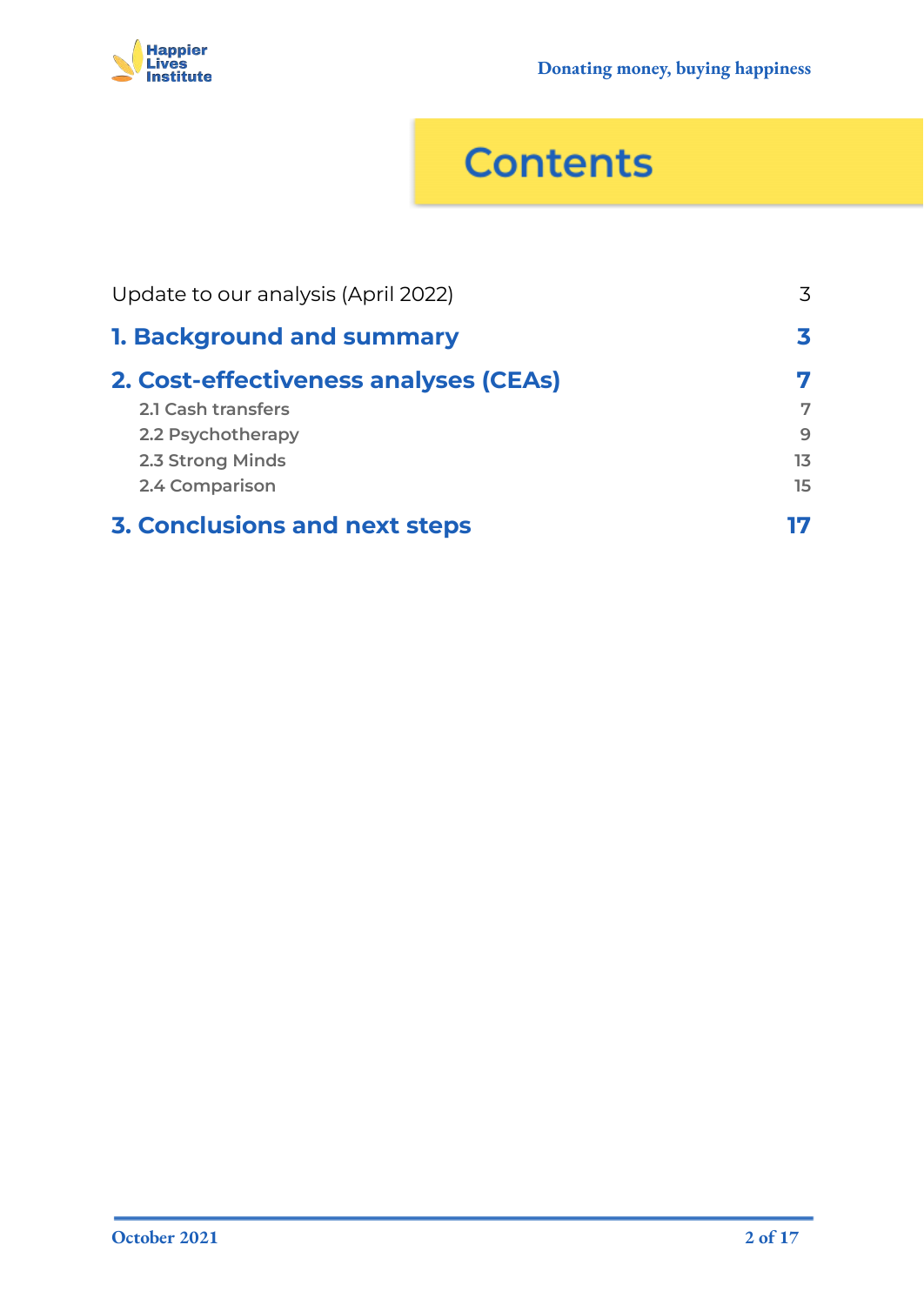#### <span id="page-2-0"></span>**Update to our analysis (April 2022)**

This version of the report excluded the intra-household spillovers of psychotherapy. Since then, we have updated our analysis to include household spillovers and this decreases the relative cost-effectiveness of psychotherapy and GiveDirectly from 12x to 9x cash transfers. Our household analysis is based on a few studies, eight for cash transfers and three for psychotherapy. The lack of data on household effects seems like a gap in the literature that should be addressed by further research. Please read our **[full-length report](https://www.happierlivesinstitute.org/report/happiness-for-the-whole-family/)** to understand our complete analysis.

### <span id="page-2-1"></span>**1. Background and summary**

In order to do as much good as possible, we need to compare how much good different things do in a single 'currency'. At the Happier Lives Institute (HLI), we believe the best approach is to measure the effects of different interventions in terms of 'units' of subjective well-being (e.g. self-reports of happiness and life satisfaction).

In this post, we discuss our new research comparing the cost-effectiveness of psychotherapy to cash transfers. To see the advantage of making comparisons in terms of subjective well-being, it will help to flag some alternative methods. We could assess the effect they have on wealth, but this would fail to capture the benefits of psychotherapy. It's implausible to think that treating depression is only good insofar as it helps you to earn more. We could assess their effects using standard measures of health, such as a Disability-Adjusted Life-Year (DALY), but it's similarly mistaken to think that alleviating extreme poverty is only good insofar as it helps you to be healthier. We could make some arbitrary assumptions about how much a given change in income and DALYs each contribute to well-being; this would allow us to 'trade' between them. But this would just be a guess and could be badly wrong. If we measure the effects on subjective well-being, how individuals feel and think about their lives, we can provide an evidence-based comparison in units that more fully capture what we think really matters.

Efforts to work out the global priorities for improving subjective well-being are relatively new. Earlier work conducted by HLI's Director, Michael Plant, has indicated that this approach might reveal different priorities, with mental health standing out as one area that is crucial for subjective well-being. Plant's [\(2018](https://forum.effectivealtruism.org/posts/FvbTKrEQWXwN5A6Tb/a-happiness-manifesto-why-and-how-effective-altruism-should), [2019 ch. 7\)](https://philpapers.org/rec/PLADGB) prior back-of-the-envelope calculations indicated that [StrongMinds,](https://strongminds.org/) a mental health charity which treats women with depression in Africa, could be as cost-effective as GiveWell's [top charity recommendations.](https://www.givewell.org/charities/top-charities)

These initial findings motivated us to do a much more rigorous analysis of the same interventions in terms of subjective well-being, so we undertook meta-analyses in each case. These aimed to address three questions: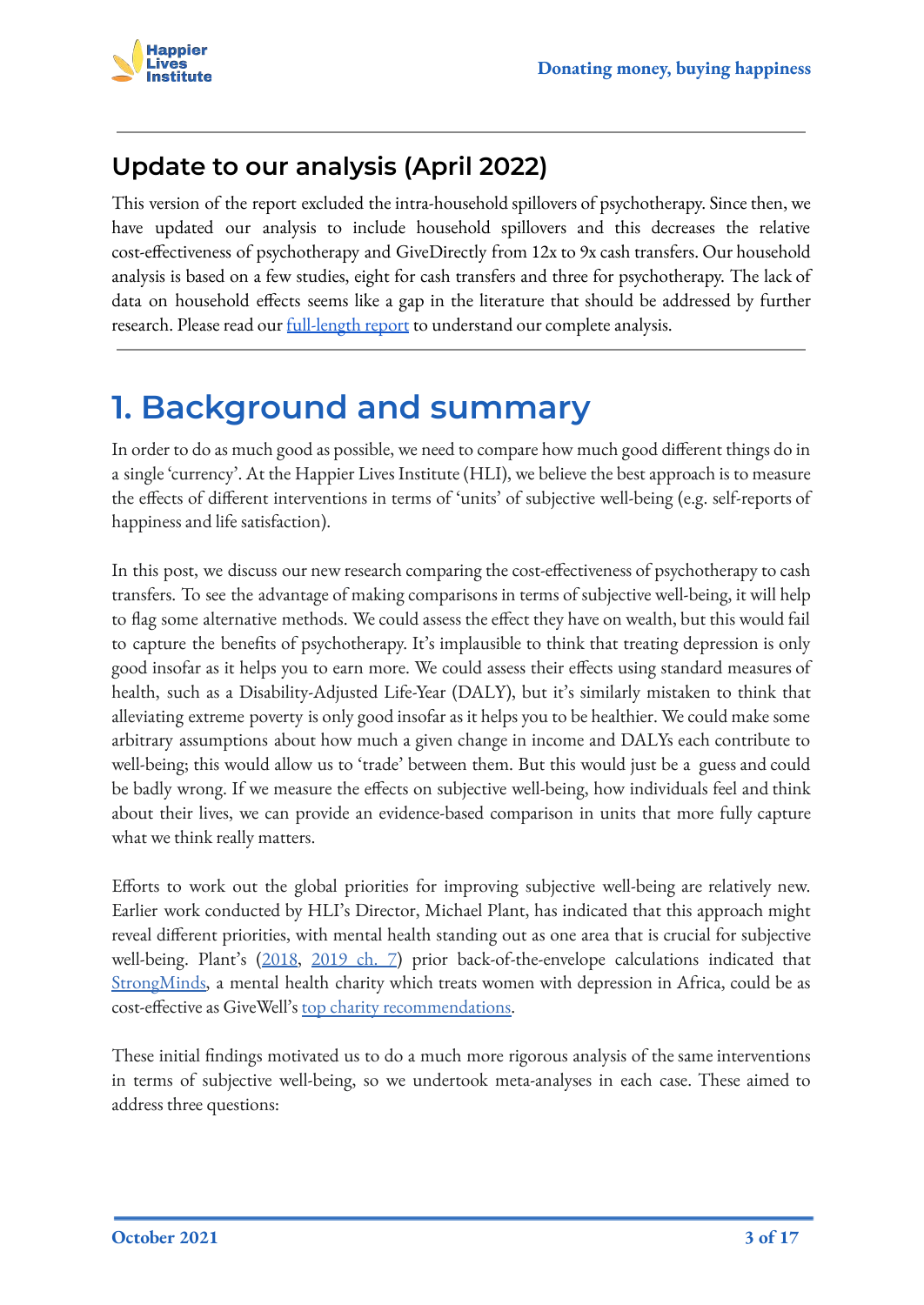

- 1. Is assessing cost-effectiveness in terms of subjective well-being *feasible*: are there enough data that we can make these sorts of comparisons without making major assumptions to fill in the blanks?
- 2. Is this approach *worthwhile*: does it indicate new or different priorities?
- 3. Does this specific comparison between cash transfers and psychotherapy indicate that donors and decision-makers should change the way they allocate their resources, assuming they want to do the most good?

Our research focused specifically on studies in low- and middle-income countries (LMICs). Our meta-analyses consist of 45 studies (total participants=116,999) for cash transfers and 39 studies (total participants=29,643) for psychotherapy. We assessed their cost-effectiveness using measures of subjective well-being (SWB) and mental health (MHa), which we combined (see section 2.2 for more details).

We estimate that the average psychotherapy intervention in our dataset would be **12 times** (95% CI: 4, 27) more cost-effective than the average monthly cash transfer. We used this wider evidence base to estimate the cost-effectiveness of two charities that are highly effective at implementing each type of intervention: [Give Directly](https://www.givedirectly.org/) (which provides \$1,000 lump-sum cash transfers) and [StrongMinds](https://strongminds.org/) (which provides psychotherapy). When we repeated the analysis for these specific charities, adjusting for how they differed to the average intervention of their type, we found that StrongMinds is **12 times** (95% CI: 4, 24) more cost-effective than GiveDirectly.

A few aspects of this research are worth highlighting. First, this is an empirically substantial, meta-analytic approach compared to the back-of-the-envelope calculation in Plant ([2019\)](https://philpapers.org/rec/PLADGB), therefore we can be more confident in our pooled estimates. Second, meta-analyses only tend to report the initial effects of the intervention. We estimated the effects over time and the average costs which means we can calculate cost-effectiveness (which is not possible just with initial effects). Third, we used [Monte Carlo simulations](https://en.wikipedia.org/wiki/Monte_Carlo_method) to generate our estimates. Rather than using a single number for each part of the cost-effectiveness analysis (e.g. a single number for cost) Monte Carlo simulations involve specifying a range of possible values for each input, then recalculating the results over and over, using a randomly drawn number for each input. This allows us to better account for uncertainty and to assign confidence intervals to our final cost-effectiveness estimate.

What are the main conclusions to draw from this new analysis? Let's return to the three stated aims in turn.

First, such an analysis was feasible. There was more than enough data for a meta-analysis, although we did have to pool 'classic' subjective well-being measures (happiness and life satisfaction) with mental health measures (see section 2.2). Aggregating in this way has some precedent (Banerjee et al., [2020;](https://www.nber.org/papers/w28074) Egger et al., [2020;](https://www.nber.org/papers/w26600) Haushofer et al., [2020;](https://www.researchgate.net/profile/Robert-Mudida-2/publication/340435415_The_Comparative_Impact_of_Cash_Transfers_and_Psychotherapy_on_Psychological_and_Economic_Well-being/links/5e888c564585150839bef137/The-Comparative-Impact-of-Cash-Transfers-and-Psychotherapy-on-Psychological-and-Economic-Well-being.pdf) Luhmann et al., [2012\)](https://pubmed.ncbi.nlm.nih.gov/22059843/).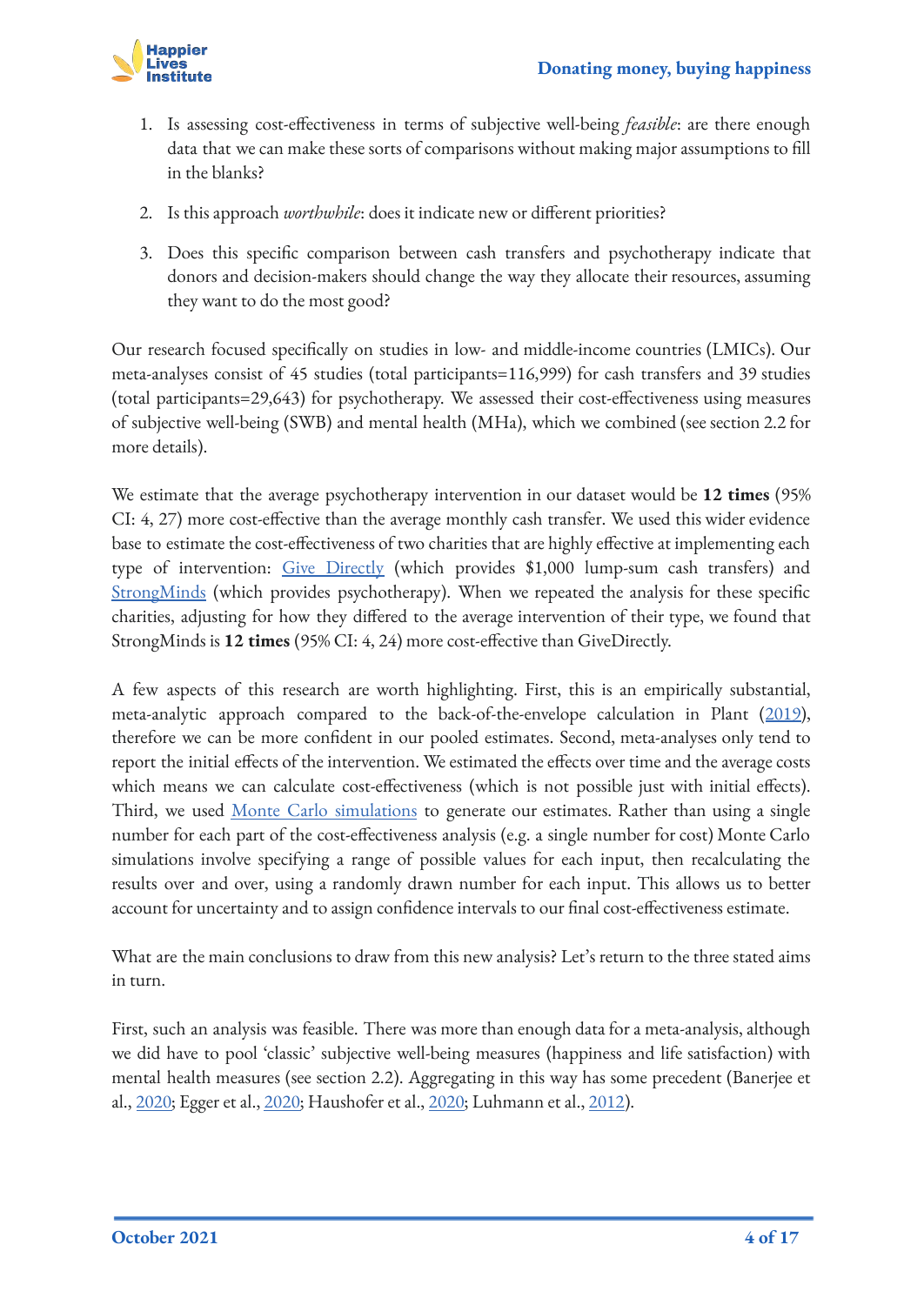

Second, performing cost-effectiveness analysis in terms of subjective well-being does seem worthwhile. We found that StrongMinds was 12 times more cost-effective than GiveDirectly. This 12x multiple puts StrongMinds roughly on a par with GiveWell's top-rated life-improving charities - these mostly focus on deworming. Although GiveWell recommends GiveDirectly, it [estimates it](https://docs.google.com/spreadsheets/d/11HsJLpq0Suf3SK_PmzzWpK1tr_BTd364j0l3xVvSCQw/edit#gid=81756163) [to be 10-20x less cost-effective](https://docs.google.com/spreadsheets/d/11HsJLpq0Suf3SK_PmzzWpK1tr_BTd364j0l3xVvSCQw/edit#gid=81756163) than it's top deworming charities, in terms of years of doubled consumption. Hence, if we take these multiples at face value, StrongMinds is in the same ballpark as the top-rated life-improving interventions.

The third aim of this research was to determine if donors should allocate their resources differently. The picture here is more complicated. As noted, taking the multiples at face value, StrongMinds is on a par with GiveWell's top life-improving interventions, it is not *more* cost-effective. However, we have not yet looked deeply into deworming ourselves and we would not be surprised if doing so indicated substantially different conclusions.

We suspect that deworming will turn out to be less effective than GiveWell currently estimates (relative to cash transfers and in terms of subjective well-being). In GiveWell's [model](https://www.givewell.org/international/technical/programs/deworming) of the effect of deworming, its benefits come almost entirely from improved educational attendance which, in turn, causes a small annual increase in income for many years. Hence, although it is a health intervention, the effect comes through reducing poverty. One issue is that a small, annual income increase may have less effect on well-being compared to a single, potentially life-changing lump sum, even if the total increase in lifetime income is the same (the \$1,000 lump sum given by GiveDirectly is equivalent to a year of household income). We have raised this concern with GiveWell and you can read the relevant section of our conversation notes [here.](https://docs.google.com/document/d/16hDzQvdQ7dhOoFlewNK9cMuq5Kox3ZxR2CpCZwKUtJg/edit#heading=h.k47lk1e4p74e) In our [meta-analysis](https://www.happierlivesinstitute.org/cash-transfers-cea.html) of cash transfers, we find that monthly transfers are about 2.5 times less cost-effective than large lump sums, which suggests that a non-trivial downward adjustment to deworming (relative to cash transfers) may be appropriate. However, it's also possible we will conclude that deworming has a more substantial and positive impact on health than GiveWell currently models, which would raise its cost-effectiveness.

For any donors who need to make an immediate decision, our weakly-held view is that StrongMinds is *more* cost-effective than any of GiveWells' top life-improving charities. We plan to conduct further analysis of deworming over the next few months and expect to be able to make a more confident claim then.

Given all this, we believe it is both feasible and worthwhile to investigate more interventions in terms of subjective well-being. As well as deworming, we have several interventions that we're excited to look at. Based on our shallow analyses so far, we think there's a good chance these interventions will be more cost-effective than psychotherapy. They run the gamut of 'micro' interventions, such as providing clean water, cement flooring, and cataract surgery, to 'macro' interventions, such as advocating to integrate well-being metrics in public policy to improve institutional decision-making.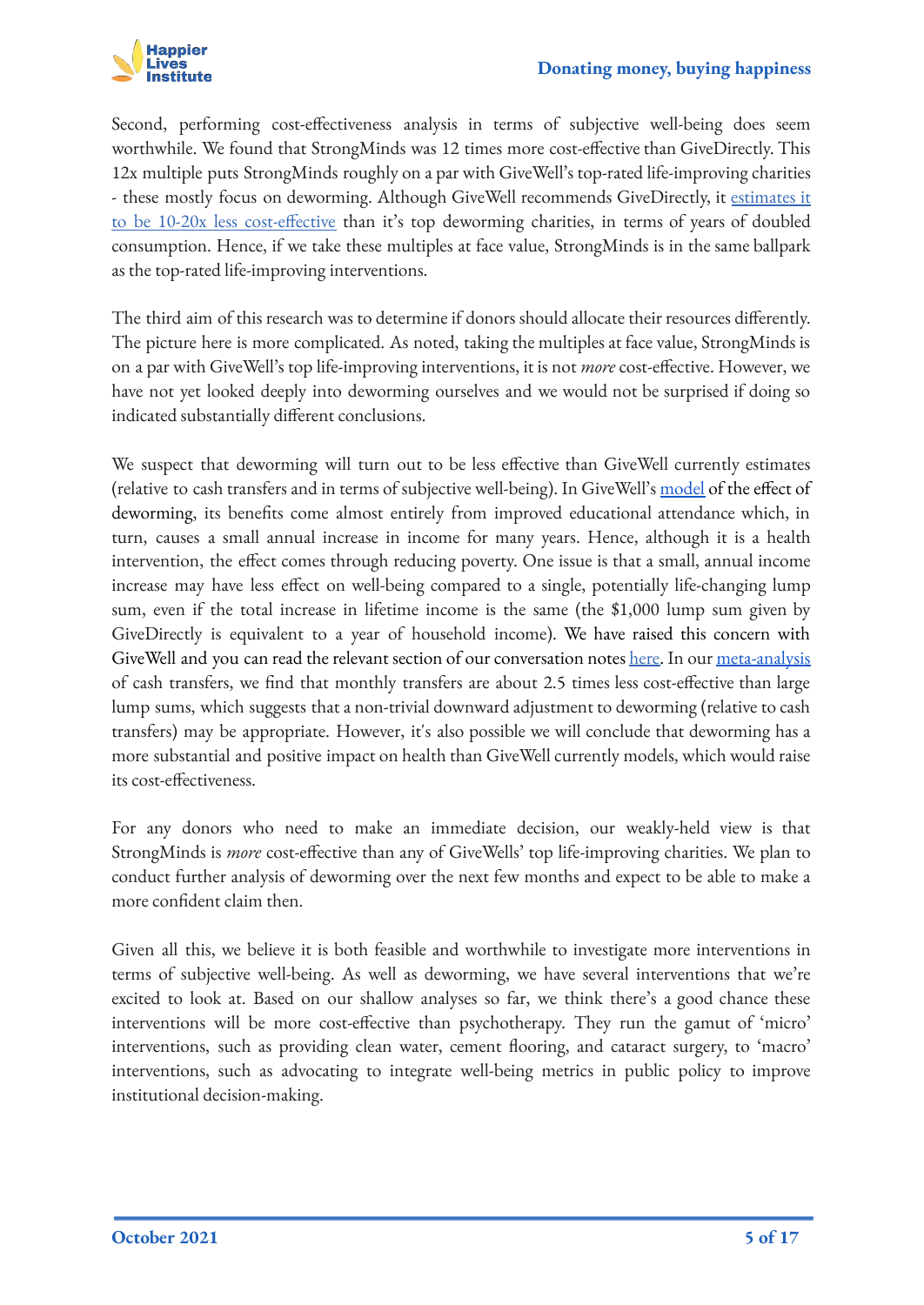

The following sections of this post go on to summarise our three in-depth cost-effectiveness analyses: one on cash transfers (which includes our analysis of GiveDirectly); one on psychotherapy in general; and one on StrongMinds specifically. Our results are summarized below in Figure 1, where the lines with a steeper slope reflect a higher cost-effectiveness in terms of MHa and SWB improvements. Each point is a single run of a Monte Carlo simulation for the intervention, mapping the uncertainty around our estimates of the effects and the costs. Although our estimates for psychotherapy and StrongMinds are more uncertain than cash transfers, we still estimate that they are more cost-effective at improving subjective well-being.



**Figure 1**: Cost-effectiveness of psychotherapy compared to cash transfers

**Note**: We assume thatGiveDirectly CTs are as effective as other lump-CTs, but we think GiveDirectly probably has lower operating costs. This is why we do not display them separately.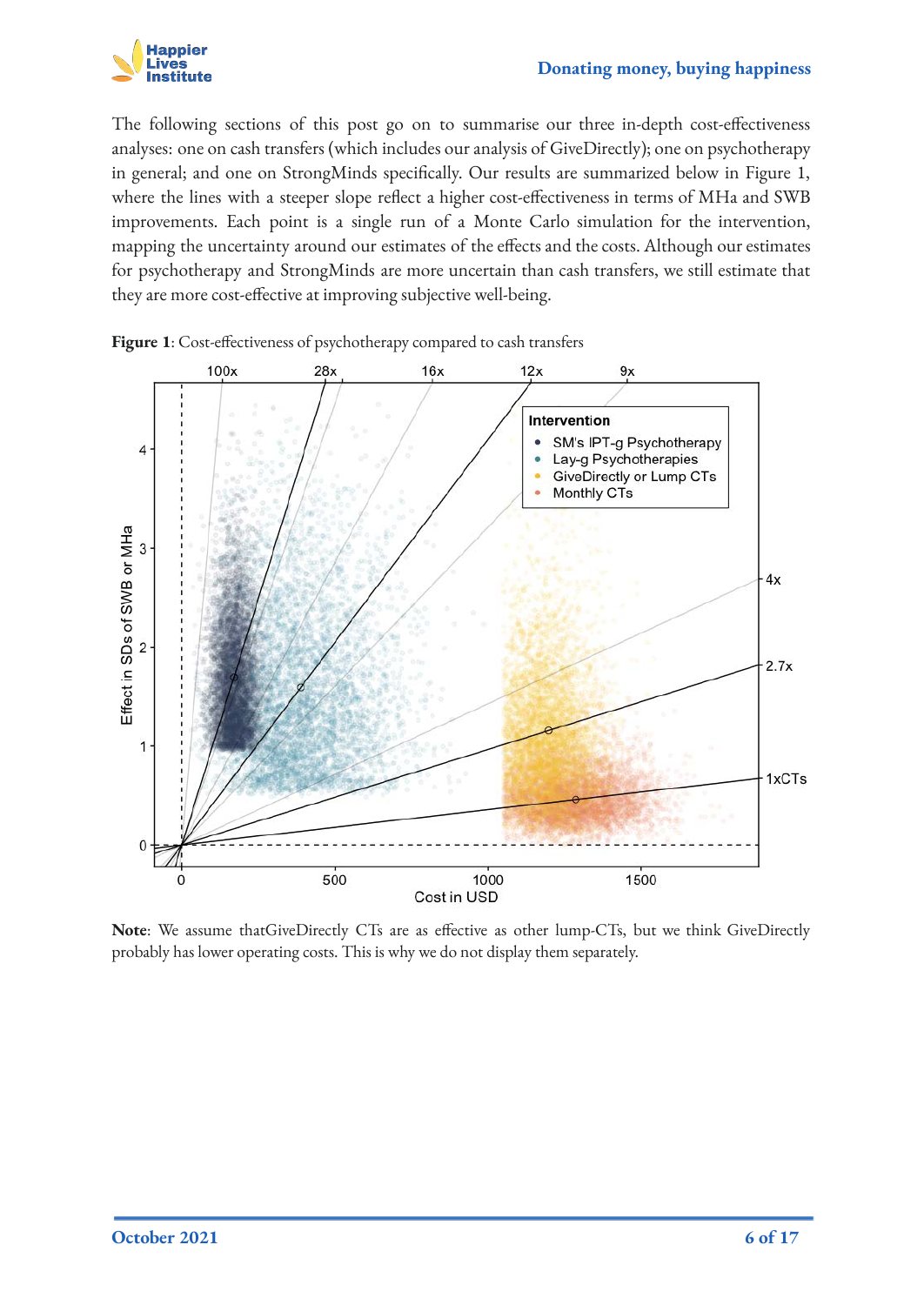

## <span id="page-6-0"></span>**2. Cost-effectiveness analyses (CEAs)**

#### <span id="page-6-1"></span>**2.1 Cash transfers**

Cash transfers (CTs) are direct payments made to people living in poverty. They have been extensively studied and implemented in low- and middle-income countries (LMICs) and offer a simple and scalable way to reach people suffering from extreme financial hardship.

Our [cash transfers cost-effectiveness analysis \(CEA\)](https://www.happierlivesinstitute.org/cash-transfers-cea.html) determines the cost-effectiveness of lump-sum CTs and monthly CTs in LMICs using standard deviation (SD) changes in subjective well-being (SWB) and affective mental health (MHa) . We use 'affective mental health' to refer to the class of mental health disorders and measures (e.g. PHQ9, CESD20, GHQ12, and GAD7) that relate to lower levels of affect or mood (depression, distress, and anxiety). Measures of affective mental health differ from measures of SWB because they also include questions that ask about how well someone is functioning such as the quality of someone's appetite, sleep quality, and concentration. These factors influence, but do not constitute, someone's mood. This analysis provides us with a well-evidenced benchmark that we can use to compare a wide range of interventions.

Much of our analysis extends a meta-analysis of the effect of cash transfers on SWB and MHa in LMICs by McGuire, Kaiser, and Bach-Mortensen [\(2020](https://www.happierlivesinstitute.org/cash-transfers.html)). That paper is the result of a collaboration between HLI researchers and academics at the University of Oxford and has been conditionally accepted for publication by *Nature Human Behaviour*. We think this meta-analysis summarizes the entire extant literature on how cash transfers affect SWB. Our CEA uses the same data (45 studies, 114,274 individuals in LMICs) and shares some analysis on the effectiveness of cash transfers. It expands on the meta-analysis by adding cost information and estimating the total benefit we expect a recipient of a cash transfer to accrue. Please refer to the meta-analysis for more background on cash transfers and a more thorough description of the evidence base.

Our models for estimating the effectiveness of lump-sum CTs and monthly CTs are presented in Figure 2 below. The chart on the left shows the relationship between time and the effect on SWB and MHa. As we expect, the effects decay over time. The chart on the right shows the relationship between the value of a CT and the effect on SWB and MHa. Unsurprisingly, the effect is greater for larger CTs (although the data is quite noisy). We haven't differentiated between the effects on SWB and MHa. Our sample of studies was too underpowered to break down the analyses by both delivery mechanism and measure type (SWB or MHa). But the point estimates suggested that the differences between the measure types were small. For instance, using only SWB measures leads to a 2% and 13% increase in the total effect for monthly and lump CTs. These seemed like sufficient reasons to keep SWB and MHa pooled for our main analysis.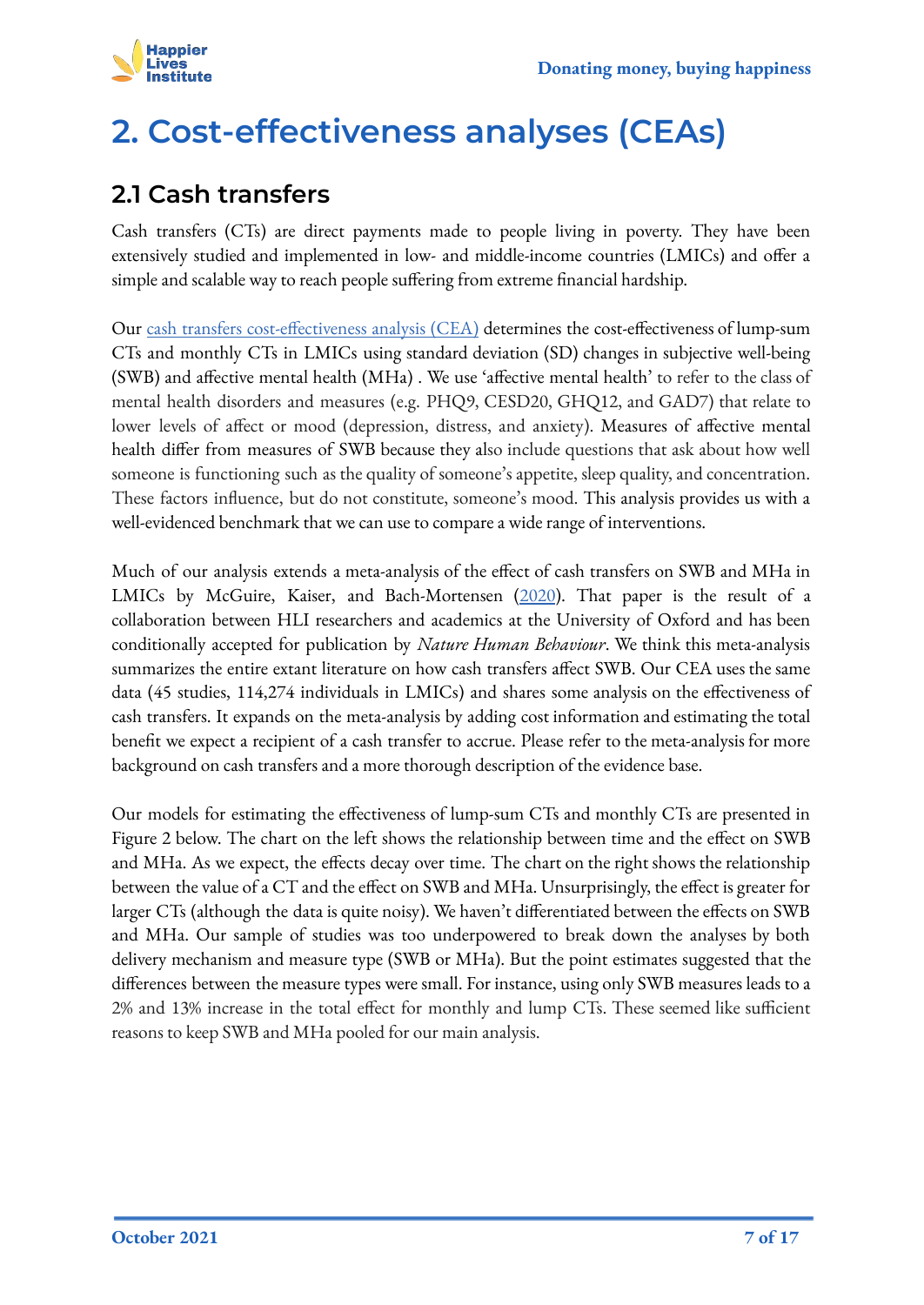



**Figure 2:** The effect of cash transfers in relation to time and value



We present the estimated cost-effectiveness of CTs in Table 1, alongside the per-person effects and per-transfer costs. To get the confidence intervals for the effect and cost we ran Monte Carlo simulations in R where each parameter was drawn from a normal distribution based on its standard error (for regression coefficients) or standard deviations for the cost.

|                | Cost to deliver    | Effect in SDs of well-being | SDs in well-being per |
|----------------|--------------------|-----------------------------|-----------------------|
|                | $$1,000$ in CTs    | per \$1,000 in CTs          | \$1,000 spent on CTs  |
| Lump-sum CTs   | \$1,185            | 1.09                        | 0.92                  |
| (GiveDirectly) | (\$1,098, \$1,261) | (0.33, 2.08)                | (0.28, 1.77)          |
| Monthly CTs    | \$1,277            | 0.50                        | 0.40                  |
|                | (\$1,109, \$1,440) | (0.22, 0.92)                | (0.17, 0.75)          |

|  |  | Table 1: Estimated cost-effectiveness of lump-sum CTs and monthly CTs |
|--|--|-----------------------------------------------------------------------|
|  |  |                                                                       |

**Note:** Below the estimate is its 95% confidence interval which was calculated by inputting the regression and cost results into a Monte Carlo simulation.

Notably, the estimated total effect of a \$1,000 lump-sum CT provided by GiveDirectly is about twice as large as the effect of \$1,000 transferred in monthly increments by (mostly) governments. This seems like a suspiciously large difference at first, since we do not think *a priori* that giving people of similar means the same sum should have dramatically different effects. Some possible explanations we have considered include:

Lump-sum CTs can be invested more profitably, leading to higher total consumption and benefit. However, monthly CTs could lead to smoother consumption and that could benefit the recipient.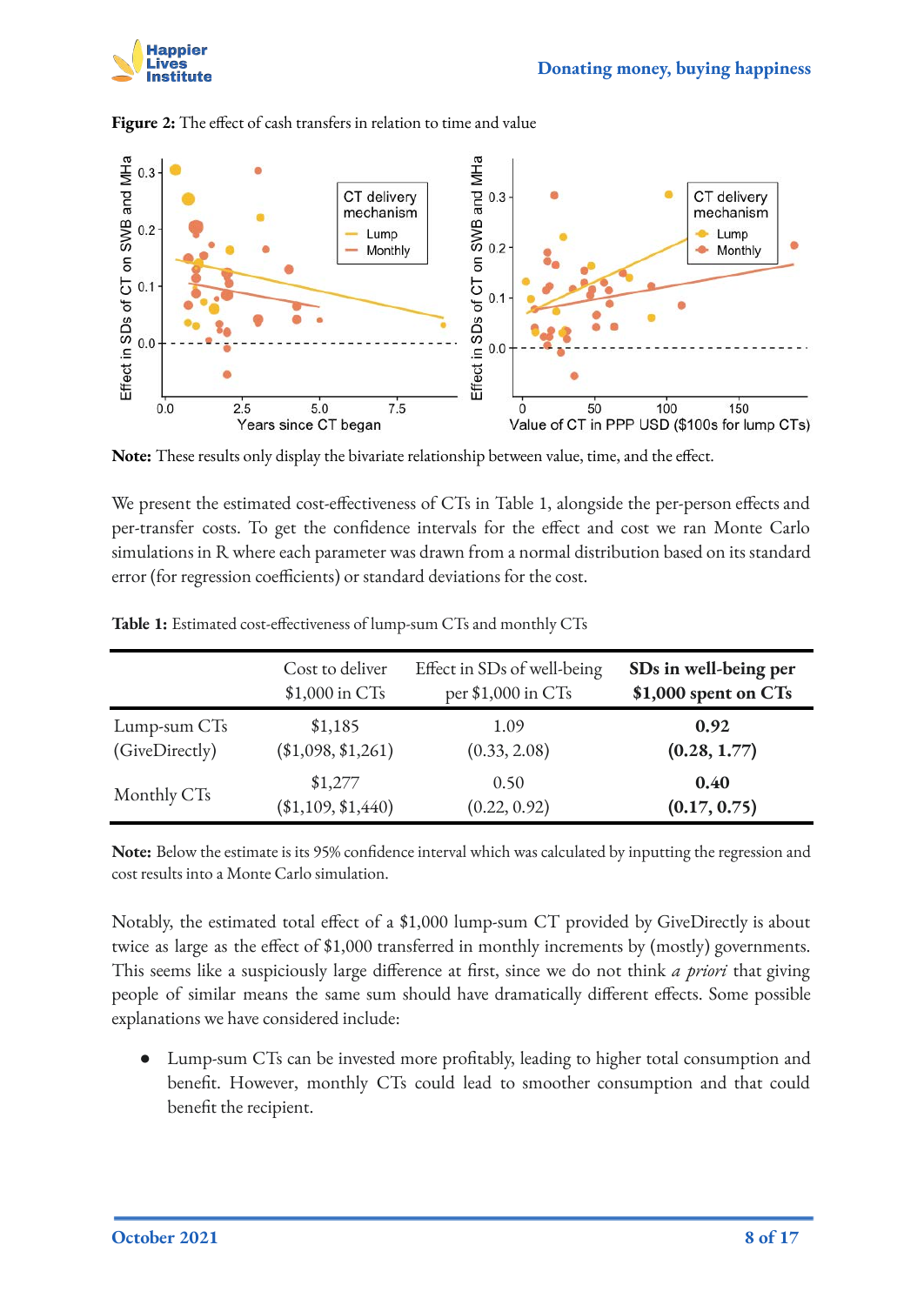

- Governments in LMICs suffer from corruption, while GiveDirectly is a respected charity known for the strength of its organisation.
- Many government CTs require individuals to travel in-person to a collection point while GiveDirectly CTs are transferred automatically using the mobile banking platform M-Pesa.
- GiveDirectly also provides cell phones and a bank account to recipients without it. Although they take the value of the phone out of the transfer, this could plausibly provide an additional benefit to the recipient.

There are three main limitations to our analysis.

Firstly, the recipient is plausibly not the only person impacted by a cash transfer. They can share it with their partner, children, and even friends or neighbours. Such sharing should benefit non-recipients' well-being. However, it's also possible that any benefit that non-recipients receive could be offset by envy of their neighbour's good fortune. There appears to be no evidence of significant negative within-village spillover effects, but there is some evidence for positive within-household and across-village spillover effects. We have not included these spillover effects in our main analysis because of the large uncertainty about the relative magnitude of spillovers across interventions and the slim evidence available to estimate the household spillover effects.

Secondly, we have not extensively reviewed the evidence that explores the mechanisms through which CTs improve the SWB of their recipients. This limits our ability to estimate the effects of income gains through other means, such as deworming. For instance, we have so far found little evidence regarding how much of the benefit of a CT is contingent on recipients' relative versus absolute improvement in material circumstances. Is the benefit due to recipients making beneficial comparisons to those who didn't receive a CT or is it because of the absolute change in the recipients' living standards as a result of higher consumption? If the channel for CTs to improve SWB and MHa primarily runs through social comparison, then that would suggest that the effects would be smaller for an intervention that increases everyone's income in an area.

Thirdly, we have sparse data on the long term effects of CTs on SWB. There is only one study that follows up with its recipients after five years. Having long-term follow-ups of CTs is important for understanding the persistence of CTs benefit, and thus the total benefit they provide to their recipients.

#### <span id="page-8-0"></span>**2.2 Psychotherapy**

Having determined the cost-effectiveness of cash transfers in terms of subjective well-being, we can now conduct a direct comparison with the [cost-effectiveness of psychotherapy](https://www.happierlivesinstitute.org/psychotherapy-cea.html).

Psychotherapies vary considerably in the strategies they employ to improve mental health, but some common types of psychotherapy are cognitive behavioural therapy (CBT) and interpersonal therapy (IPT). Our analysis does not focus on a particular form of psychotherapy. Previous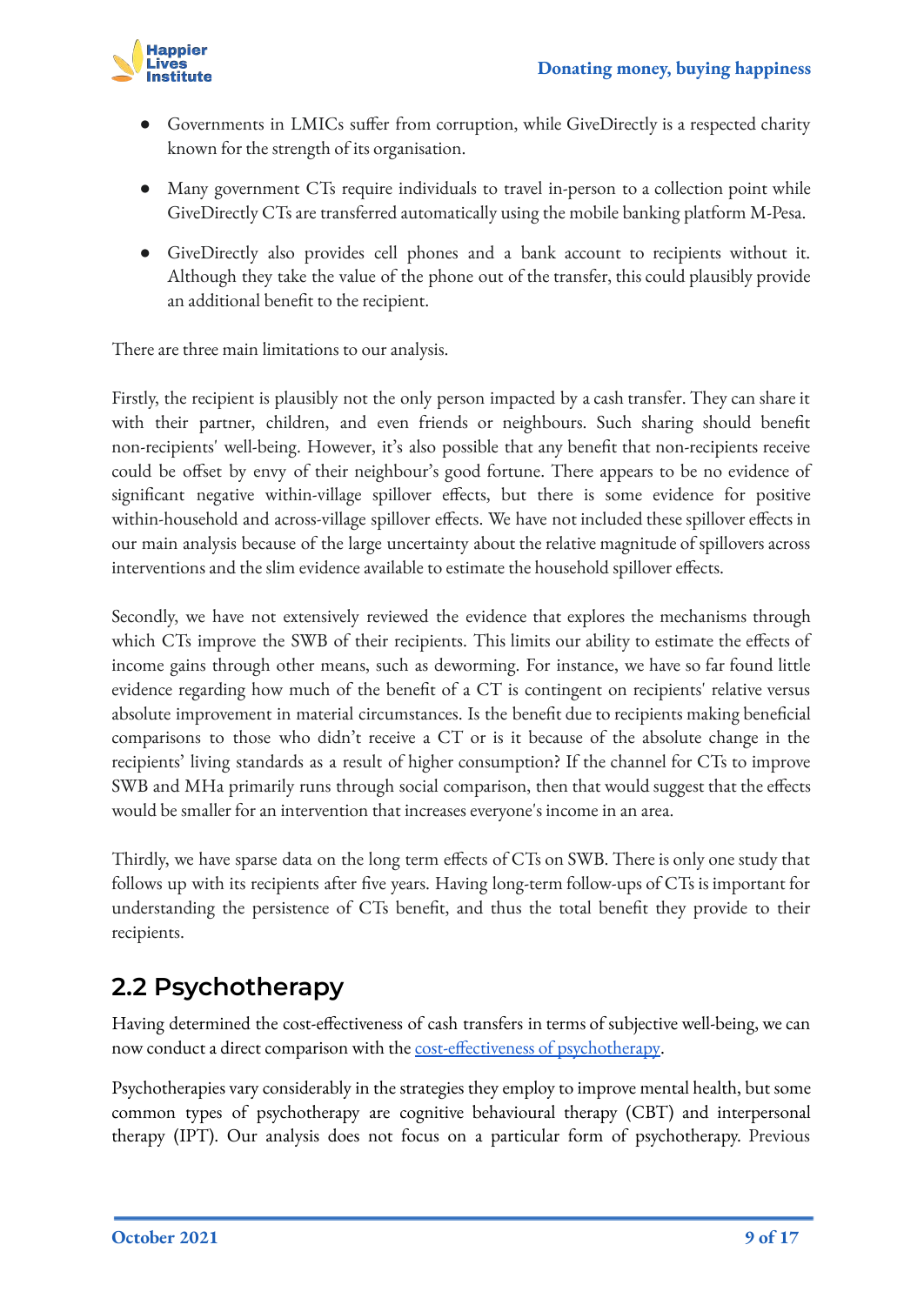

meta-analyses find mixed evidence supporting the superiority of any one form of psychotherapy for treating depression ([Cuijpers et al., 2019\)](https://www.tandfonline.com/doi/full/10.1080/10503307.2019.1649732).

Instead, we focus our analysis on the average intervention-level cost-effectiveness of any form of face-to-face psychotherapy delivered to groups or by non-specialists deployed in LMICs. As before, we seek to measure the effect as the benefit they provide to subjective well-being (SWB) and affective mental health (MHa).

We extracted data from 39 studies that appeared to be delivered by non-specialists and/or to groups from five meta-analytic sources, and any additional studies we found in our search for the costs of psychotherapy. These studies are not exhaustive. We stopped collecting new studies due to time constraints and our estimation of diminishing returns. We aimed to include all RCTs of psychotherapy with outcome measures of SWB or MHa but only found studies with measures of MHa.

In Table 2, we display our estimated post-treatment effects and how long they last for the average psychotherapy intervention in our sample. The post-treatment effects are estimated to be between 0.342 and 0.611 SDs of MHa. After running further regressions, we found evidence that group psychotherapy is more effective than psychotherapy delivered to individuals which is in line with other meta-analyses ([Barkowski et al., 2020;](https://www.semanticscholar.org/paper/Efficacy-of-group-psychotherapy-for-anxiety-A-and-Barkowski-Schwartze/b289be976cc92e5a326a8b1decae3301a2e7584c) [Cuijpers et al., 2019\)](https://onlinelibrary.wiley.com/doi/full/10.1002/wps.20493). One explanation for the superiority is that the peer relationships formed in a group provide an additional source of value beyond the patient-therapist relationship.

|                                                            | Model 1 (linear)   | Model 2 (exponential) |
|------------------------------------------------------------|--------------------|-----------------------|
| <b>Effect at post-treatment</b><br>(SDs of MHa improved)   | 0.574              | 0.457                 |
| 95% CI                                                     | (0.434, 0.714)     | (0.342, 0.611)        |
| Annual decay of benefits<br>(SDs lost in M1, % kept in M2) | $-0.104$           | 71.5%                 |
| 95% CI                                                     | $(-0.197 - 0.010)$ | $(53\%, 96.5\%)$      |
| Total effect at 5.5 yrs<br>(end of linear model effects)   | 1.59               | 1.56                  |
| Total effect at 10 yrs                                     | 1.59               | 1.78                  |
| Total effect at 30 yrs                                     | 1.59               | 1.85                  |

**Table 2:** Post-treatment effect and decay through time

Before we compare the total effect of psychotherapy to cash transfers, we discount interventions with relatively lower-quality evidence. We estimate that the evidence base for psychotherapy overestimates its efficacy relative to cash transfers by 11% (95% CI: 0%, 40%) because psychotherapy has lower sample sizes on average and fewer unpublished studies, both of which are related to larger effect sizes in meta-analyses.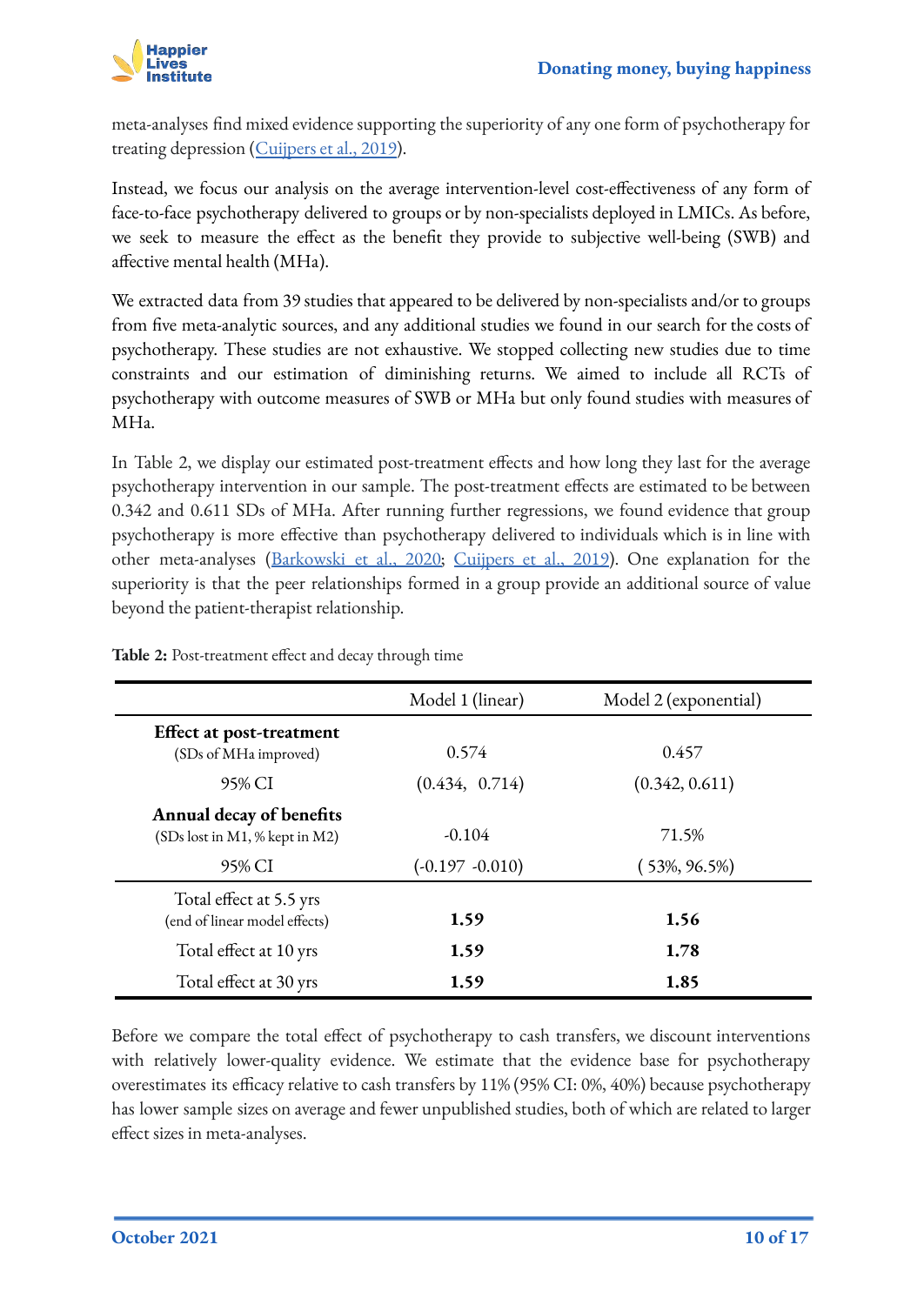

We reviewed 28 sources that estimated the cost of psychotherapy and included 11 in our summary of the costs of delivering psychotherapy (see Figure 3 below). Nearly all are from academic studies except the cost figures for StrongMinds. The cost of treating an additional person with lay-delivered psychotherapy ranges from \$50 to \$659.



**Figure 3**: Distribution of the cost of psychotherapy interventions.

Having established estimates for the cost and the effectiveness of psychotherapy, we can now show in Table 3, that psychotherapy is estimated to be **12 times** (95% CI: 4, 27) more cost-effective than cash transfers.

|                                                       | Cash Transfers                | Psychotherapy            |
|-------------------------------------------------------|-------------------------------|--------------------------|
| Total effect on SWB & MHa                             | 0.50<br>(0.22, 0.92)          | 1.60<br>(0.68, 3.60)     |
| Cost per intervention                                 | \$1,277<br>(\$1,109, \$1,440) | \$360<br>$(\$30, \$631)$ |
| <b>Cost-effectiveness</b><br>per<br>\$1,000 USD spent | $0.40$ SDs<br>(0.17, 0.75)    | $4.30$ SDs<br>(1.1, 24)  |

**Table 3**: Comparison of cash transfers to psychotherapy in LMICs

**Note**: 95% CIs are presented in parenthesis below the estimate.

In Figure 4, we take the results in Table 3 and show the results of simulations that compare the cost-effectiveness of each intervention. The total effect is on the y-axis and the total cost is on the x-axis for both interventions. Each point represents a run of a simulation. The higher the slope of the line, the more cost-effective the intervention. What should be clear is that the distributions of cost-effectiveness do not overlap. However, we do not include spillover effects on the household or the community in our comparison. Spillover effects are much more uncertain for reasons we explained earlier.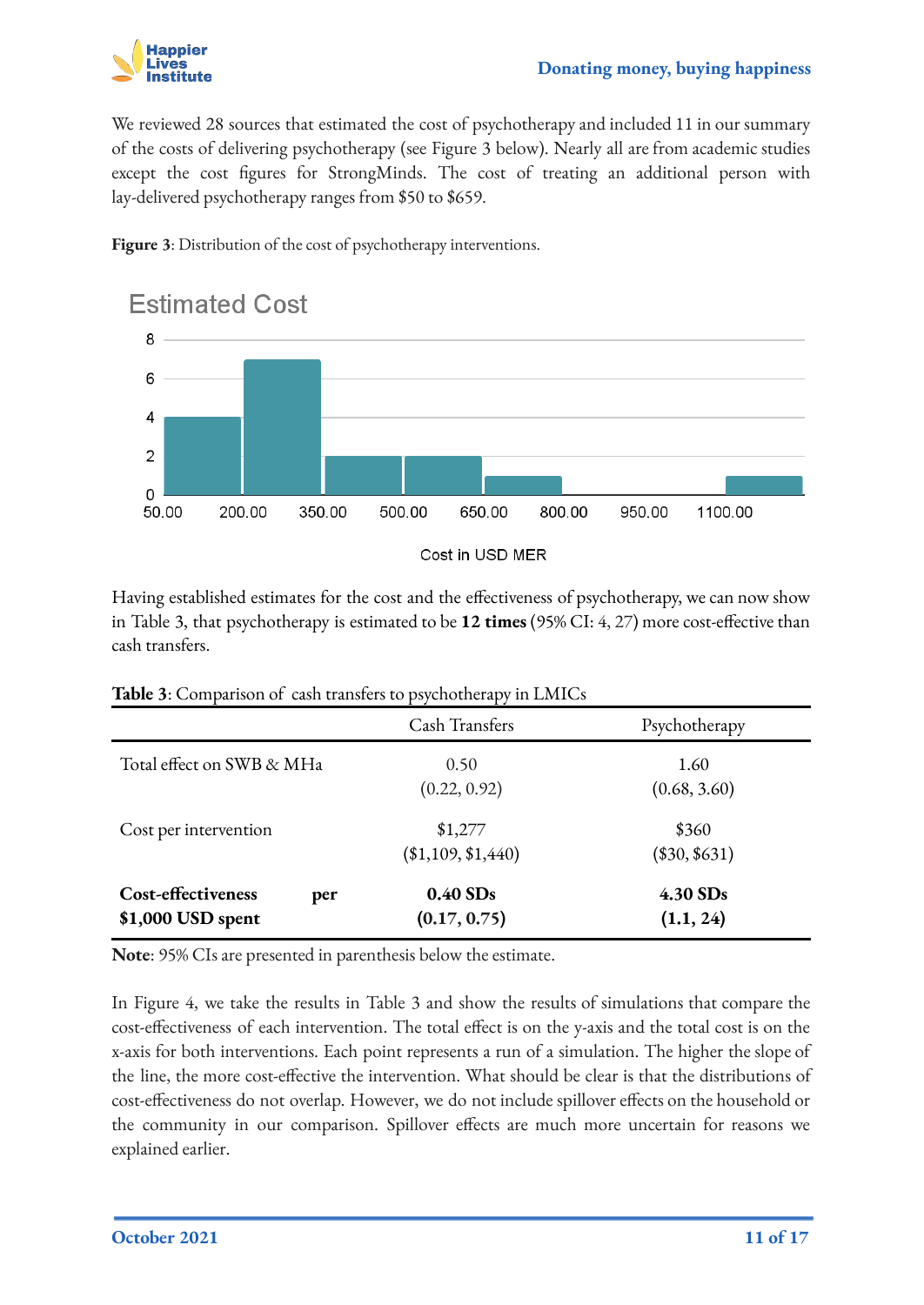



**Figure 4**: Cost-effectiveness of psychotherapy compared to cash transfers

The following considerations and limitations are discussed in detail in our full [psychotherapy CEA](https://www.happierlivesinstitute.org/psychotherapy-cea.html) [report:](https://www.happierlivesinstitute.org/psychotherapy-cea.html)

- There may be issues with assuming that a 1 SD improvement in MHa scores is equivalently informative about wellbeing as a 1 SD increase in SWB measures (such as happiness or life satisfaction). For example, changes in MHa *may* poorly predict changes in SWB. This does not appear to be a concern in practice because the measures seem both highly correlated and to give similar answers in meta-analyses of psychological interventions. That being said, we have not looked into the matter deeply. If using different measures gives different answers, then we would need to establish a conversion rate between MHa and SWB measures. Converting between measures of wellbeing requires both evidence of how these measures relate and judgements on which measures better proxy what really matters. We acknowledge that this is a source of uncertainty that further research could work to reduce.
- The mental health scores for recipients of different programmes might have different-sized standard deviations. For example, the SD could be 15 for cash transfers and 20 for psychotherapy, on a given mental health scale. This would bias our comparisons across interventions.
- Cost data are sparse for psychotherapy. Studies that report costs often make it unclear what their cost encompasses, which makes the comparison of costs across studies less certain.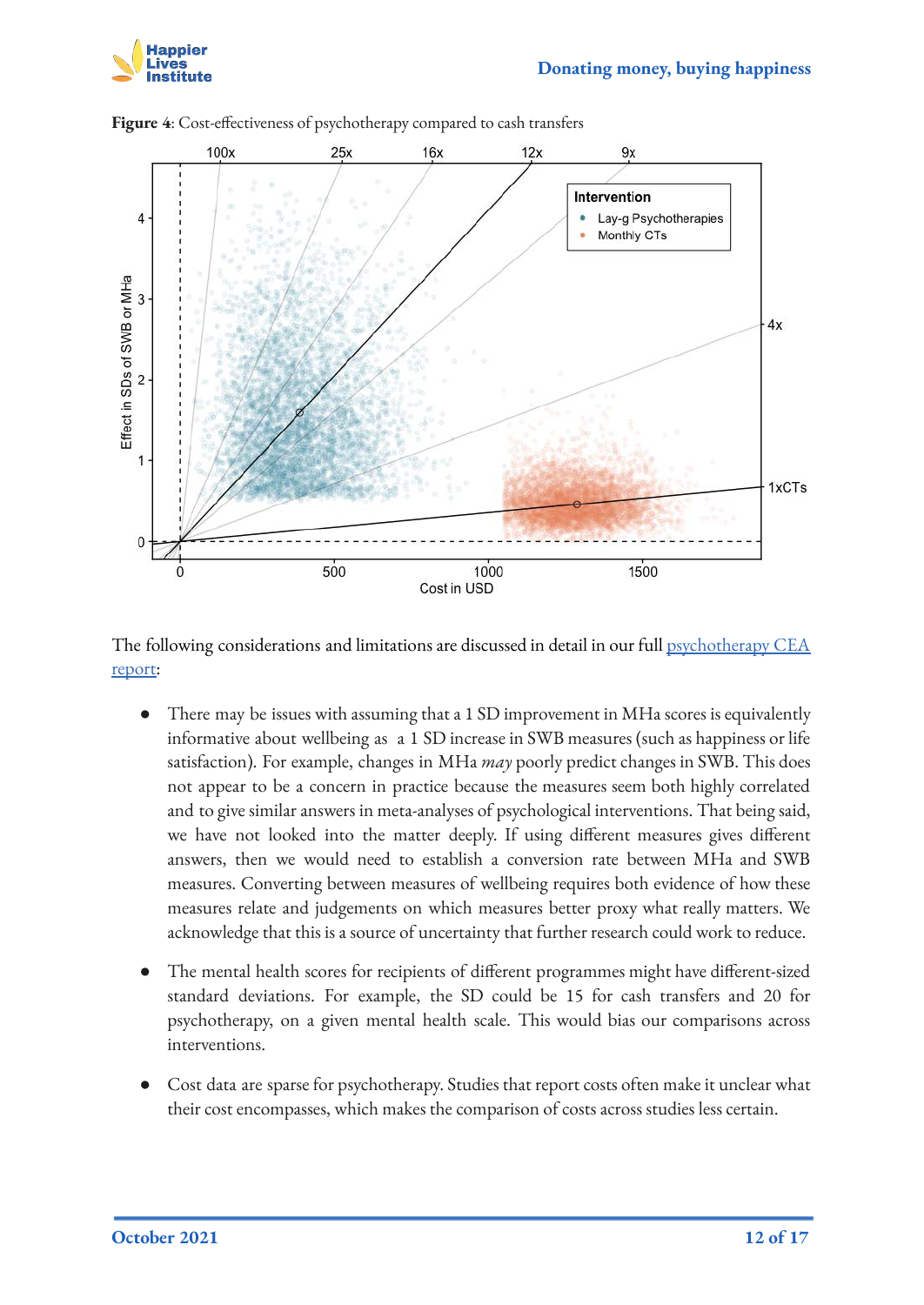

- Data on the long-term effects of psychotherapy (beyond 2 years) are also very sparse. Given we need to know the total effect over time, this means a key parameter - duration - is estimated with relatively little information.
- We do not incorporate spillover effects of psychotherapy into our main analysis. This may matter if the relative sizes of household spillovers differ substantially between interventions, but at the moment we do not have clear evidence to indicate that they do.

#### <span id="page-12-0"></span>**2.3 Strong Minds**

Having established that psychotherapy appears to be more cost-effective than cash transfers in terms of subjective well-being, we now need to identify the best donation opportunities for those who wish to direct more financial resources towards this intervention. We will now explain why we think StrongMinds is likely to be one of the best opportunities of this type.

In 2019, HLI began the [Mental Health Programme Evaluation Project \(MHPEP\)](https://www.happierlivesinstitute.org/report/mental-health-programme-evaluation-project/) to identify the most cost-effective charities delivering psychotherapy interventions in LMICs. The first round of the evaluation began with a review of 76 interventions from the [Mental Health Innovation](https://www.mhinnovation.net/innovations) [Network](https://www.mhinnovation.net/innovations), from which we identified [13 priority programmes](https://www.happierlivesinstitute.org/mental-health-programmes.html) for further evaluation. Our screening criteria included: whether the intervention is targeted at depression, anxiety or stress disorders in LMICs; whether a controlled trial has been conducted on the programme; and an initial evaluation of cost-effectiveness. You can read more about the process we followed [here.](https://forum.effectivealtruism.org/posts/uzLRw7cjpKnsuM7c3/hli-s-mental-health-programme-evaluation-project-update-on)

In 2020, we began reaching out to organisations that deliver one of our priority programs. Unfortunately, many of the people we approached did not respond or told us they didn't have enough time to participate. The only organisation that was on our shortlist and did provide detailed cost information was **[StrongMinds](https://strongminds.org/)**, a non-profit founded in 2013 that provides group interpersonal psychotherapy (g-IPT) to impoverished women in Uganda and Zambia. As a result, StrongMinds was one of the organisations we were most excited about prior to doing any detailed analysis. [Friendship Bench](https://www.friendshipbenchzimbabwe.org/), another promising mental health NGO, has since offered to provide us with their cost data, but we have not been able to review it yet.

Our [cost-effectiveness analysis of StrongMinds](https://www.happierlivesinstitute.org/strongminds-cea.html) builds on previous work by Founders Pledge ([Halstead et al., 2019](https://founderspledge.com/stories/mental-health-report-summary)) in three ways. First, we combined broader evidence from the psychotherapy literature with direct evidence of StrongMinds' effectiveness in order to increase the robustness of our estimates. Secondly, we updated the direct evidence of StrongMinds' costs and effectiveness to reflect the most recent information. Lastly, we designed our analysis to include the cost-effectiveness of all StrongMinds' programmes. This allows us to compare the impact of a donation to StrongMinds to other interventions, such as unconditional cash transfers delivered by GiveDirectly.

We estimate the total effect of StrongMinds on the individual recipient to be an expected 1.92 SD (95% CI: 1.1, 2.8) improvement in MHa scores. Figure 5 visualises the trajectory of the effects of StrongMinds' core programme compared to the average lay- or group-delivered psychotherapy through time.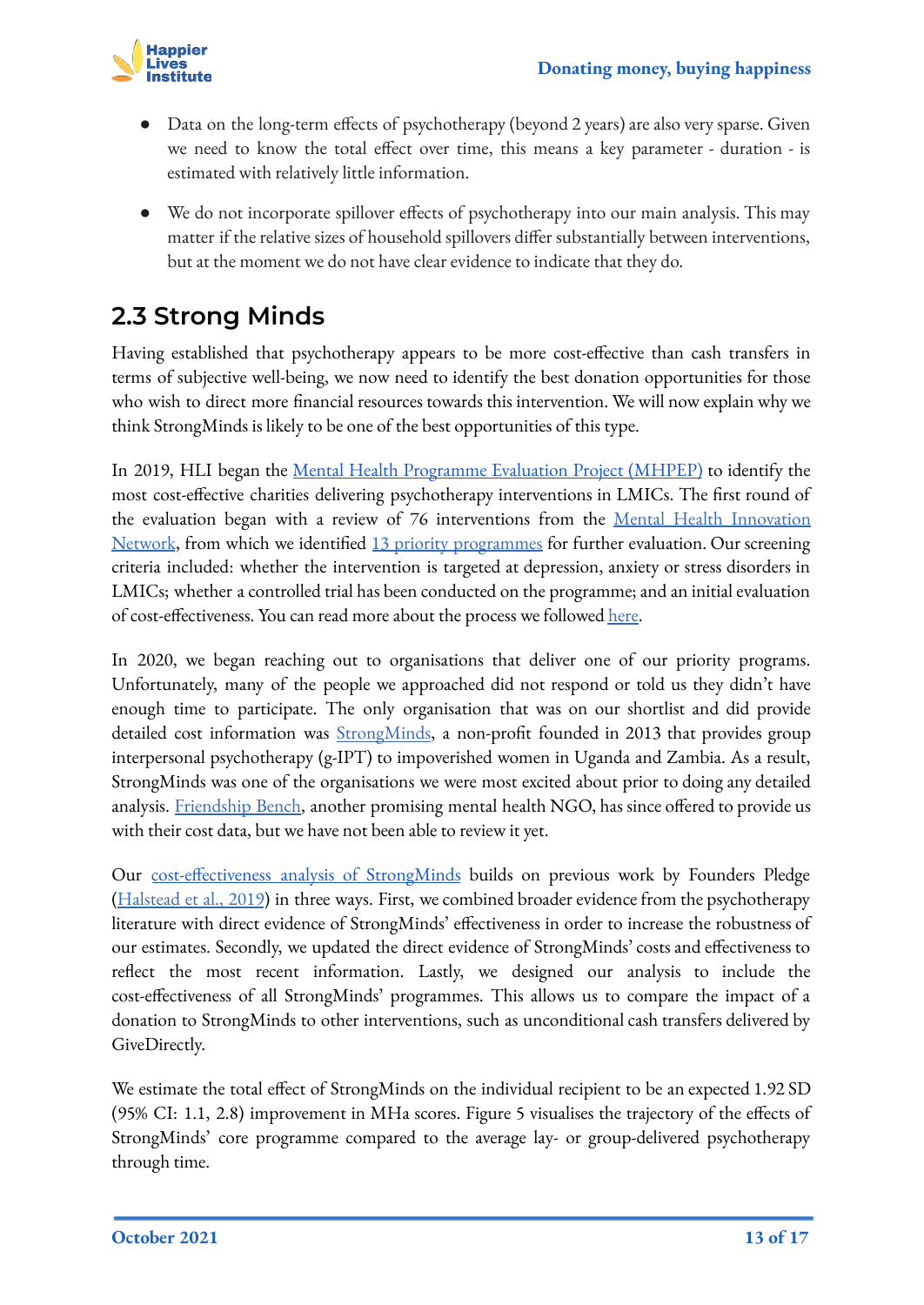



**Figure 5:** Trajectory of StrongMinds compared to lay psychotherapy in LMICs.



StrongMinds records their average cost of providing treatment to a person and has shared the most recent figures for each programme with us. We assume that StrongMinds can continue to treat people at levels of cost comparable to previous years. It is also worth noting that StrongMinds defines treatment as attending more than six sessions (out of 12) for face-to-face modes and more than four for teletherapy. If we had used the cost per person reached (attended at least one session), then the average cost would decrease substantially.

Having incorporated all our uncertainties into a Monte Carlo simulation, we estimate that a \$1,000 donation to StrongMinds will result in a 12 SD (95% CI: 7.2, 20) improvement in MHa. This range of uncertainty is similar to that of the core programme (95% CI: 8.2 to 24 SDs). This may sound very large, but we expect that \$1,000 will cover the treatment of around seven people. We show the distribution of this estimate in Figure 6 below.



**Figure 6**: Distribution of overall cost-effectiveness of a \$1000 donation to StrongMinds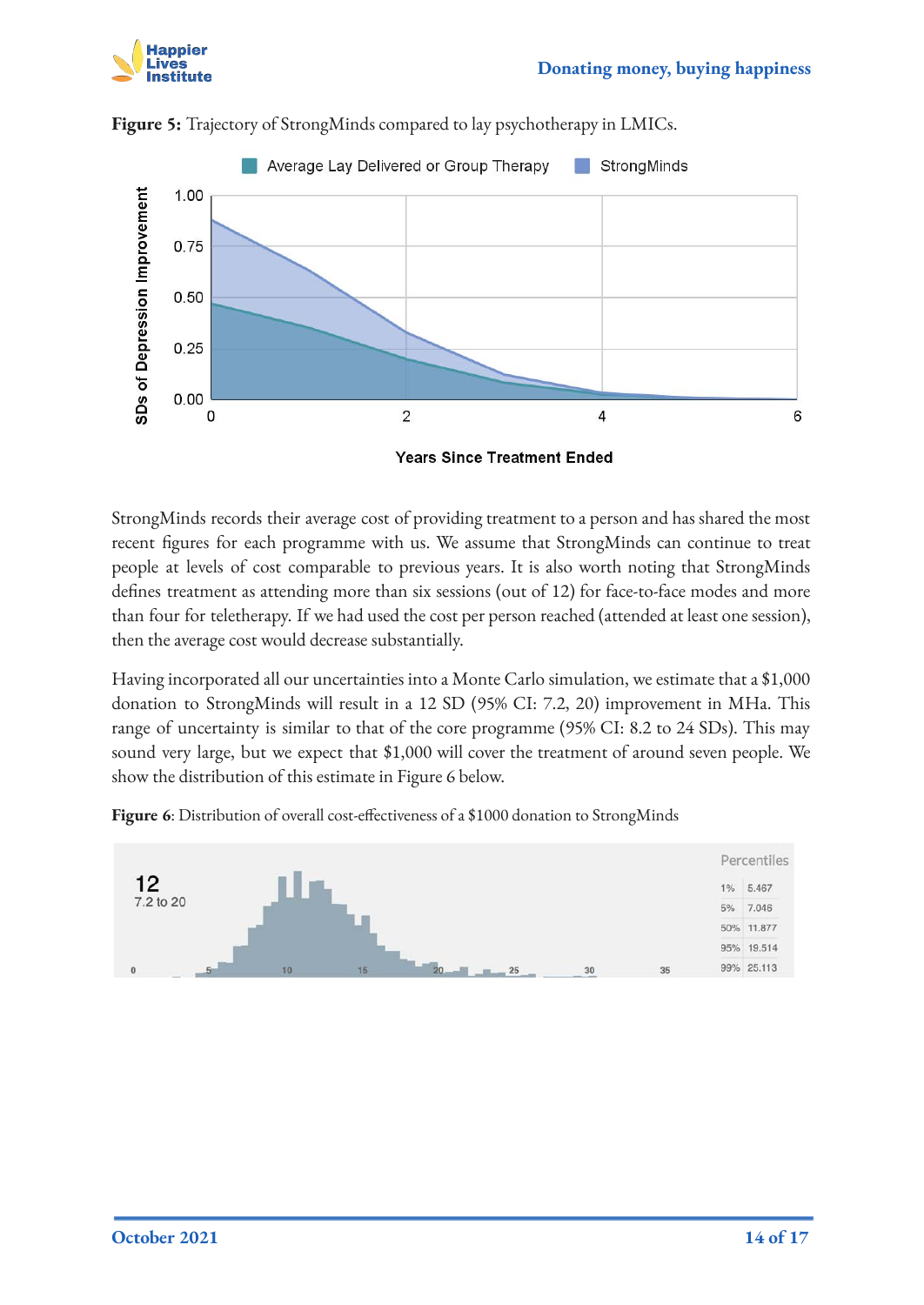

The following considerations and limitations are discussed in detail in our full [StrongMinds CEA](https://www.happierlivesinstitute.org/strongminds-cea.html) [report:](https://www.happierlivesinstitute.org/strongminds-cea.html)

- Will StrongMinds' transition to implementing g-IPT through partners positively impact its cost-effectiveness?
- Do current calculations underestimate StrongMinds' cost-effectiveness by excluding the effect and cost of those who did not complete treatment?

#### <span id="page-14-0"></span>**2.4 Comparison**

Figure 7 illustrates a simulation of the comparison between psychotherapy, StrongMinds, monthly cash transfers, and GiveDirectly. Each point is an estimate given by a single run of a Monte Carlo simulation. Lines with a steeper slope reflect a higher cost-effectiveness in terms of SWB and MHa. Bold lines reflect the cost-effectiveness gradient of interventions, while grey lines are for reference. In this comparison, a \$1,000 donation to StrongMinds is around **12 times** (95% CI: 4, 24) more cost-effective than a comparable donation to GiveDirectly.





A word of caution is warranted when interpreting these results. Our comparison to cash transfers is only based on affective mental health. We were unable to find any studies that used direct measures of SWB to determine the effects of psychotherapy, so it remains to be seen whether the impacts are substantially different when using those measures instead.

Additionally, this comparison only includes the effects on the individual and it is possible that the spillover effects differ considerably between interventions. That being said, even if we take the upper range of GiveDirectly's total effect on the household of the recipient (8 SDs), psychotherapy is still around twice as cost-effective.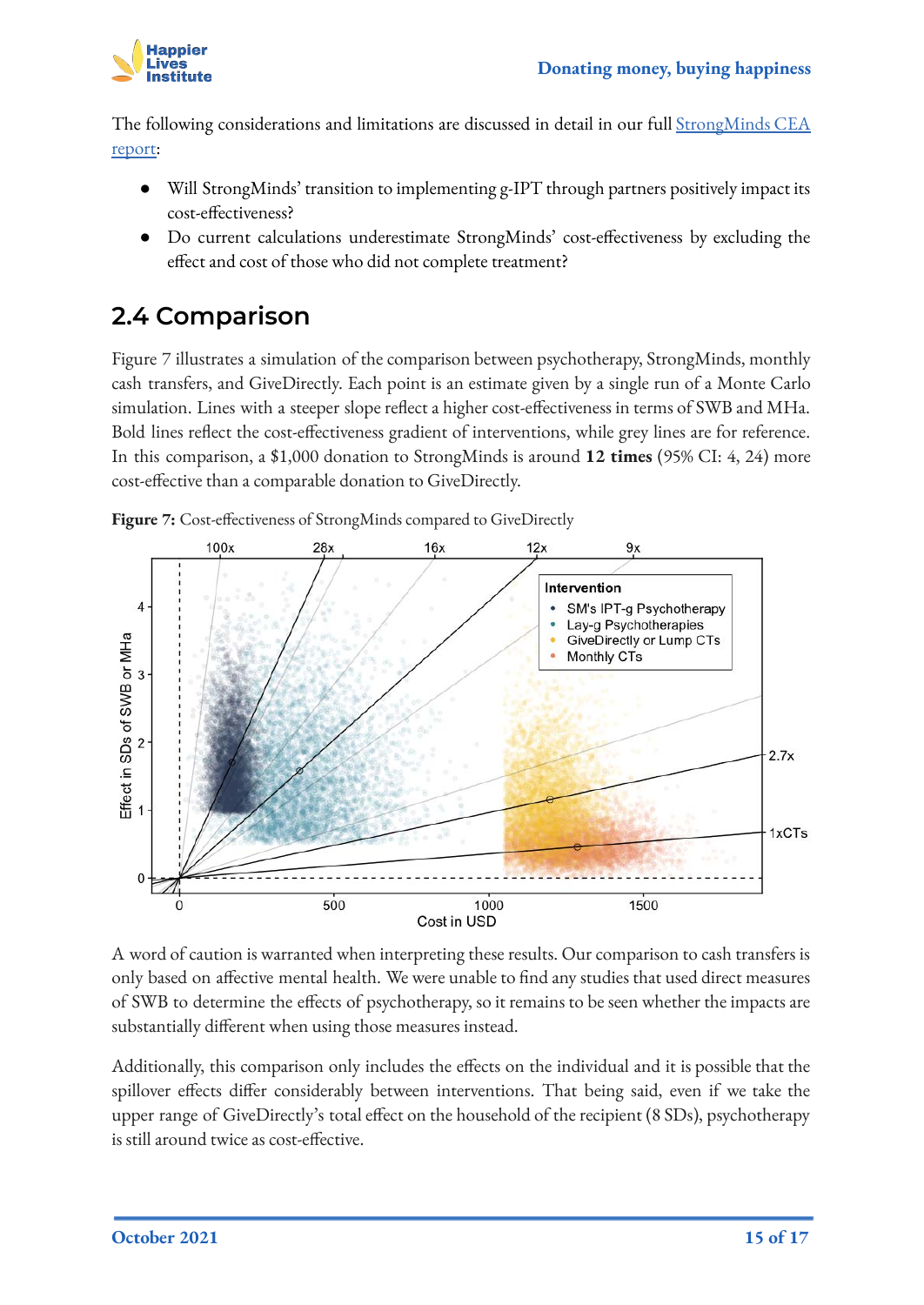In Table 4 we present the exact figures shown in the comparison of Figure 7. The key takeaway from showing the exact figures we used is to show that this result is driven mostly by the difference in the cost of each intervention, not the effectiveness.

|                                          | GiveDirectly<br>lump-sum CTs | StrongMinds<br>psychotherapy | Multiple of StrongMind's<br>to GiveDirectly      |
|------------------------------------------|------------------------------|------------------------------|--------------------------------------------------|
| Initial effect                           | 0.24                         | 0.79                         |                                                  |
|                                          | (0.11, 0.43)                 | (0.52, 1.2)                  |                                                  |
| Effect duration in years                 | 8.7                          | 5.0                          |                                                  |
|                                          | (4, 19)                      | (3, 10)                      |                                                  |
| Total effect on SWB & MHa                | 1.1                          | 1.7                          | Explains 13% of the difference                   |
|                                          | (0.33, 2.1)                  | (1.1, 2.8)                   | in c-e                                           |
| Cost per intervention                    | \$1,185                      | \$128                        | Explains 87% of the difference                   |
|                                          | (\$1,098, \$1,261)           | $(\$70, \$300)$              | in c-e                                           |
| Cost-effectiveness<br>per<br>\$1,000 USD | 0.92                         | 11.8                         | <b>StrongMinds is 12x</b><br>more cost-effective |
|                                          | (0.28, 1.8)                  | (7, 21)                      | (4, 24)                                          |

**Table 4**: StrongMinds compared to GiveDirectly

**Note:** 95% confidence intervals are shown below the estimates.